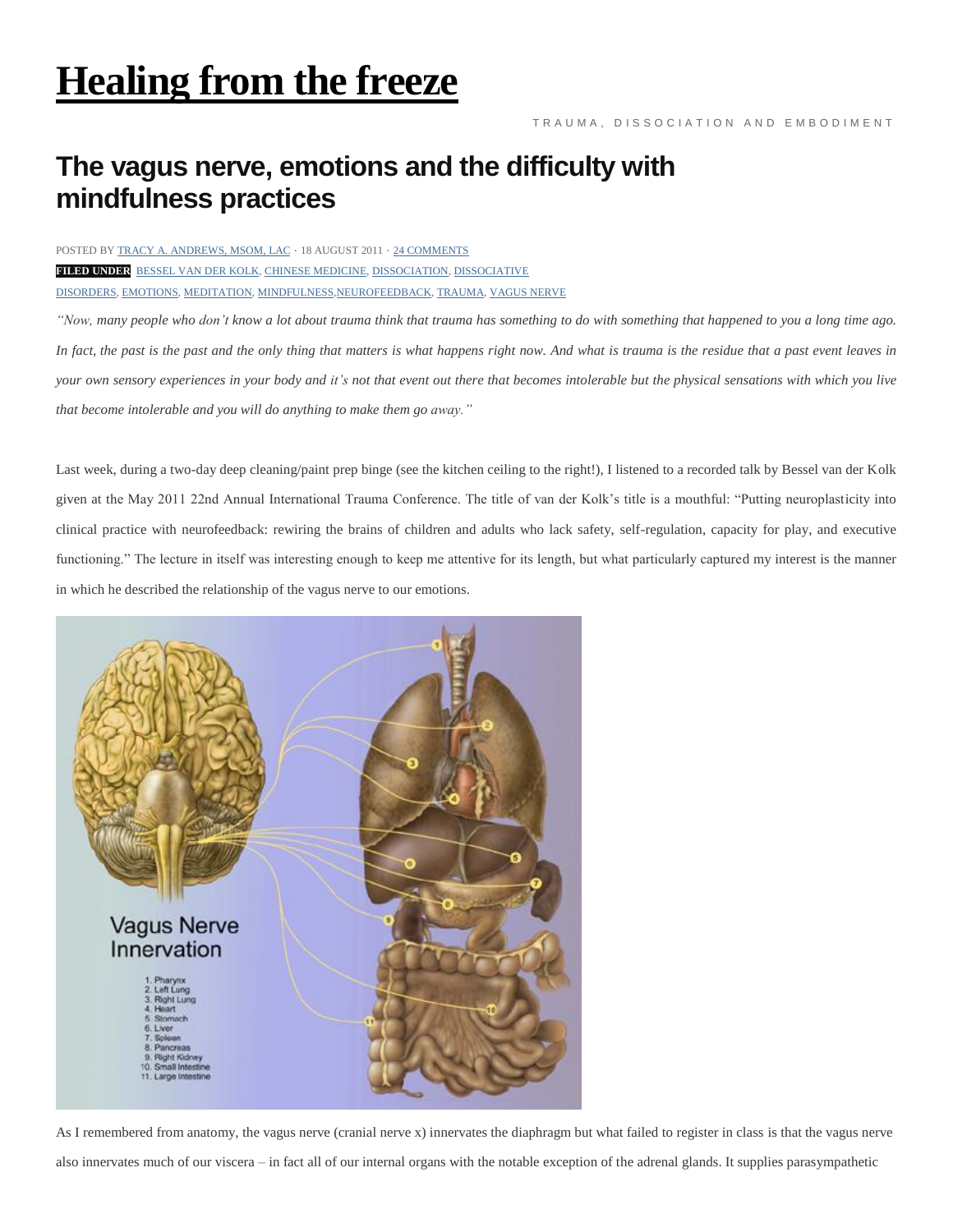fibers to these organs, meaning that the vagus nerve is a "rest and digest" nerve, not a fight or flight nerve. Van der Kolk quotes from Darwin's work, "the heart, guts and brain communicate intimately via a nerve" – the pneumogastric or vagus nerve – "the critical nerve in the expression and management of emotions in both humans and animals…. When the mind is strongly excited it instantly affects the state of the viscera." This is, of course, why our guts react strongly to our emotional state.

Van der Kolk continues with the statement that grabbed me: *"what makes life unbearable is not emotions but physical sensations."*

"When you have a persistent sense of heartbreak and gutwrench, the physical sensations become intolerable and we will do anything to make those feelings disappear. And that is really the origin of what happens in human pathology. People take drugs to make it disappear, and they cut themselves to make it disappear, and they starve themselves to make it disappear, and they have sex with anyone who comes along to make it disappear and once you have these horrible sensations in your body, you'll do anything to make it go away."



"If these sensations last long enough, your whole brain starts fighting against emotions. And what happens in the long range is that traumatized people who continuously have a state of heartbreak and gut wrenching feelings learn to shut off the sensations in their bodies. And they go through life not feeling their physical presence."

He then touches on a very important point and one that strongly resonates with me – "it's a beginning of understanding why traumatized people have such a hard time with mindfulness and why mindfulness in principle doesn't work for traumatized people because they cannot feel." Van der Kolk had sent many of his highly traumatized patients to do mindfulness exercises with Jon Kabat-Zinn and found that many of them were returning in a state of upset and agitation.



"As they became silent and started to pay attention to themselves, they get overwhelmed with the physical sensations and they would flee, because being mindful means that you get confronted with your internal world." In other words, the sensations of the internal world can be so intense that, lacking the tools to work through those sensations, people dissociate during mindfulness exercises. This is not limited to mindfulness exercises but happens in other types of movement, meditative, or healing practices, such as qigong, yoga, or massage.